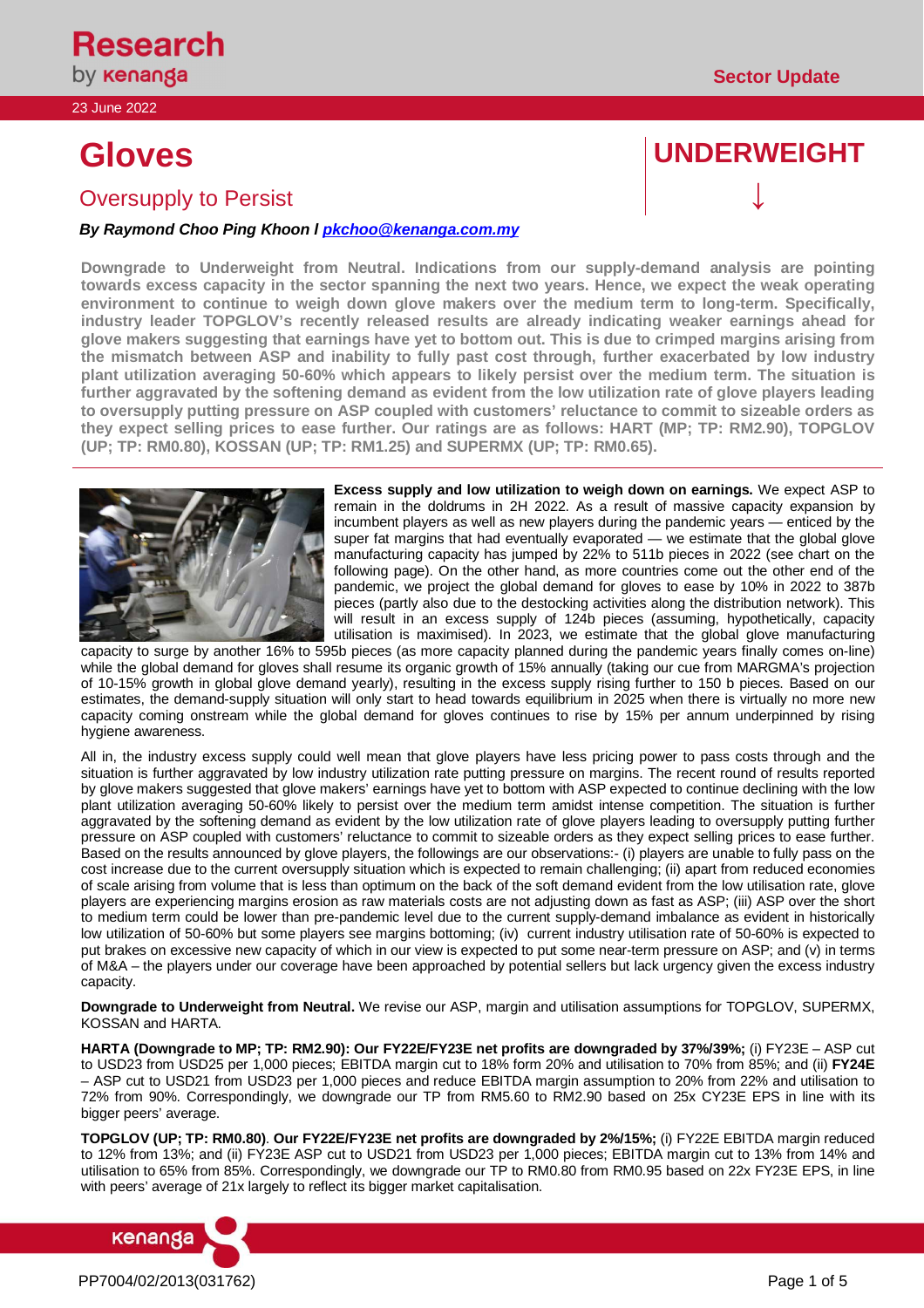**KOSSAN (UP; TP: RM1.20). Our FY22E/FY23E net profit is downgraded by 26%/26%** as we cut our ASP assumption from USD26/25 to USD23/21 per 1,000 pieces and reduce EBITDA margin assumption from 18%/18% to 16%/16%. Correspondingly, we downgrade our TP from RM1.60 to RM1.20 based on 13x FY23E EPS, 35% discount to peers' average of 21x to reflect its smaller market capitalisation.

**SUPERMX (UP; TP: RM0.65). Our FY23E net profit are downgraded by 16%;** (i) ASP cut from USD24 to USD22 per 1,000 pieces and reduce EBITDA margin to 14% from 18%. Correspondingly, we downgrade our TP from RM0.75 to RM0.65 based on 13x FY23E EPS, at 35% discount to peers' average of 21x largely to reflect its smaller market capitalisation.



# **Estimated production capacity from Malaysia, China, Thailand and Others**

| <b>Billion pieces</b>    | <b>CY22F</b> | CY23F | CY24F |
|--------------------------|--------------|-------|-------|
| Malaysia                 | 328          | 379   | 405   |
| China                    | 80           | 105   | 125   |
| Thailand                 | 68           | 76    | 81    |
| <b>Others</b>            | 35           | 35    | 35    |
| <b>Total</b>             | 51'          | 595   | 646   |
| $Chg(\%)$                | $+22$        | $+16$ | $+9$  |
| Source: Kenanga Research |              |       |       |

| Hartalega                     |          |          |          |
|-------------------------------|----------|----------|----------|
| <b>Summary Earnings Table</b> |          |          |          |
| FY Mar (RM m)                 | 2022A    | 2023E    | 2024E    |
| Turnover                      | 7888.3   | 3564.7   | 3460.2   |
| <b>PBT</b>                    | 4637.2   | 474.5    | 513.3    |
| Net Profit (NP)               | 3234.7   | 367.2    | 397.6    |
| Consensus (NP)                |          | 630      | 677      |
| <b>Earnings Revision</b>      |          | $-37%$   | $-39%$   |
| EPS (sen)                     | 95.1     | 10.8     | 11.7     |
| EPS growth $(\%)$             | 12.1     | $-88.6$  | 8.3      |
| PER(x)                        | 2.8      | 25.1     | 23.2     |
| NDPS (sen)                    | 57.1     | 6.5      | 7.0      |
| BVPS (RM)                     | 1.50     | 1.54     | 1.59     |
| PBV(x)                        | 1.8      | 1.8      | 1.7      |
| Net Gearing (%)               | Net Cash | Net Cash | Net Cash |
| Dividend Yield (%)            | 20.2     | 2.4      | 2.6      |
| Source: Kenanga Research      |          |          |          |

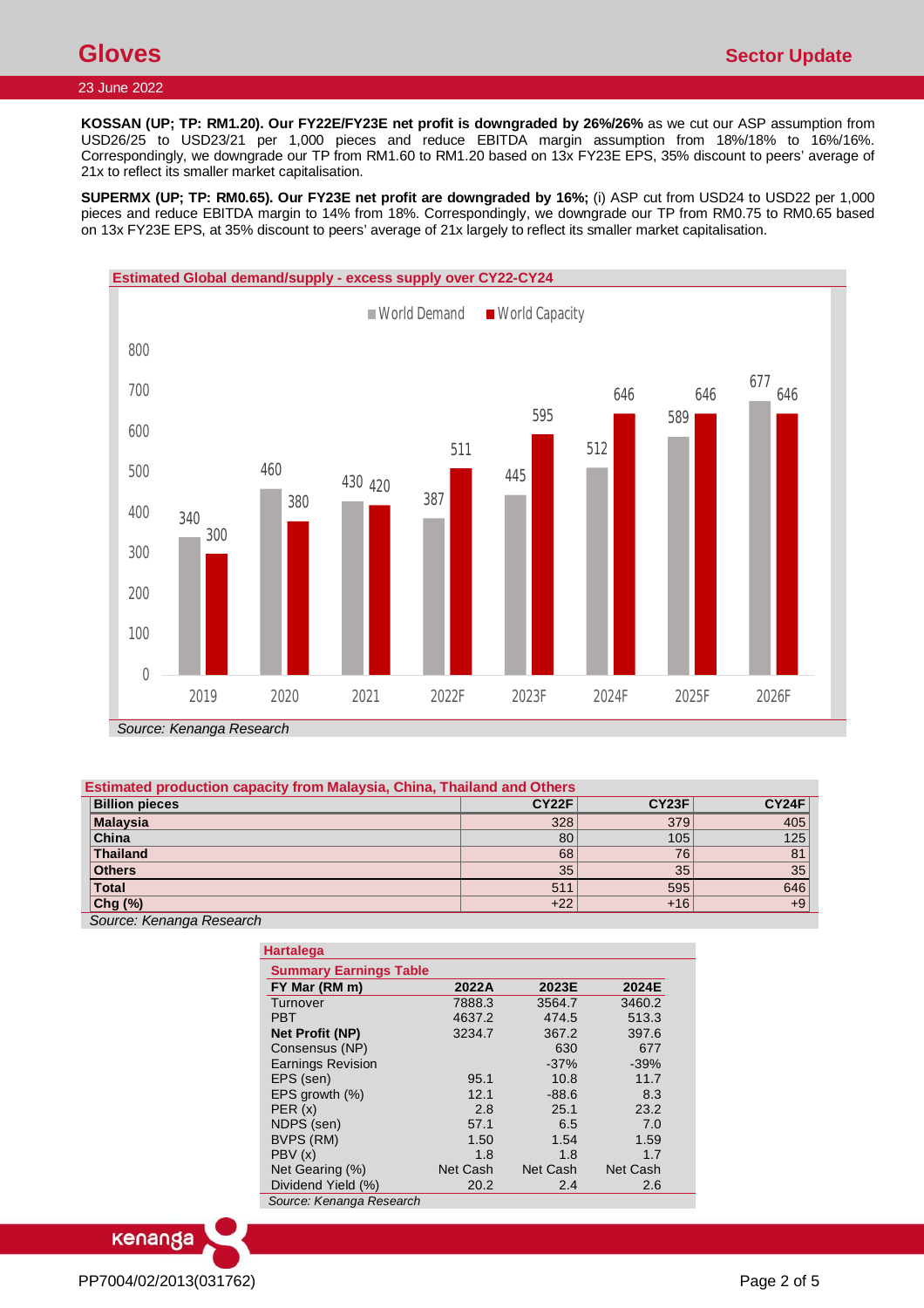# **Top Glove**

| <b>Summary Earnings Table</b> |          |          |          |
|-------------------------------|----------|----------|----------|
| FY Aug (RM m)                 | 2021A    | 2022E    | 2023E    |
| Turnover                      | 16403    | 6584     | 6131     |
| <b>PBT</b>                    | 10143    | 588      | 542      |
| Net Profit (NP)               | 7871     | 304      | 300      |
| <b>Consensus NP</b>           |          | 341      | 432      |
| <b>Earnings Revision</b>      |          | $-2%$    | $-15%$   |
| EPS (sen)                     | 97.9     | 3.7      | 3.7      |
| EPS growth (%)                | 328.4    | (96.2)   | (1.3)    |
| NDPS (sen)                    | 65.1     | 1.9      | 1.8      |
| BVPS (RM)                     | 0.74     | 0.69     | 0.71     |
| PER(X)                        | 1.0      | 27.5     | 27.9     |
| PBV(X)                        | 1.4      | 1.5      | 1.4      |
| Net Gearing (%)               | Net Cash | Net Cash | Net Cash |
| Net dividend yield (%)        | 63.8     | 1.8      | 1.8      |
| Source: Kenanga Research      |          |          |          |

| <b>KOSSAN</b>                 |          |          |          |  |
|-------------------------------|----------|----------|----------|--|
| <b>Summary Earnings Table</b> |          |          |          |  |
| FY Dec (RMm)                  | 2021A    | 2022E    | 2023E    |  |
| Turnover                      | 6657.5   | 2716.9   | 2589.5   |  |
| <b>PBT</b>                    | 3747.8   | 336.8    | 310.7    |  |
| <b>Net Profit (NP)</b>        | 2853.5   | 234.4    | 238.0    |  |
| Consensus (NP)                | 2928.5   | 323      | 331      |  |
| <b>Earnings Revision</b>      |          | $-26%$   | $-26%$   |  |
| Core EPS (sen)                | 114.5    | 9.2      | 9.3      |  |
| Core EPS growth (%)           | 182.5    | (92.0)   | 1.5      |  |
| NDPS (sen)                    | 48.0     | 6.0      | 6.0      |  |
| BVPS (RM)                     | 1.58     | 1.61     | 1.64     |  |
| Core PER (x)                  | 1.2      | 14.5     | 14.3     |  |
| Price/BV (x)                  | 0.8      | 0.8      | 0.8      |  |
| Net Gearing (%)               | N.Cash   | N.Cash   | N.Cash   |  |
| Net Div. Yield (%)            | 35.8     | 4.5      | 4.5      |  |
| Source: Kenanga Research      |          |          |          |  |
| <b>SUPERMX</b>                |          |          |          |  |
| <b>Summary Earnings Table</b> |          |          |          |  |
| FY Jun (RM m)                 | 2021A    | 2022E    | 2023E    |  |
| Turnover                      | 7164.2   | 3239.7   | 1942.2   |  |
| <b>PBT</b>                    | 5019.4   | 965.9    | 221.1    |  |
| Net Profit (NP)               | 3812.9   | 624.9    | 139.6    |  |
| <b>Consensus NP</b>           |          | 715      | 198      |  |
| <b>Earnings Revision</b>      |          |          | $-24%$   |  |
| EPS (sen)                     | 140.2    | 23.0     | 5.1      |  |
| EPS growth (%)                | 248.7    | (83.6)   | (77.7)   |  |
| NDPS (sen)                    | 31.8     | 8.0      | 1.3      |  |
| BVPS (RM)                     | 1.75     | 1.90     | 1.94     |  |
| PER(X)                        | 0.6      | 3.7      | 16.6     |  |
| PBV(X)                        | 0.5      | 0.4      | 0.4      |  |
| Net Gearing (%)               | Net Cash | Net Cash | Net Cash |  |
| Net dividend yield (%)        | 35.7     | 9.4      | 1.5      |  |

*Source: Kenanga Research* 

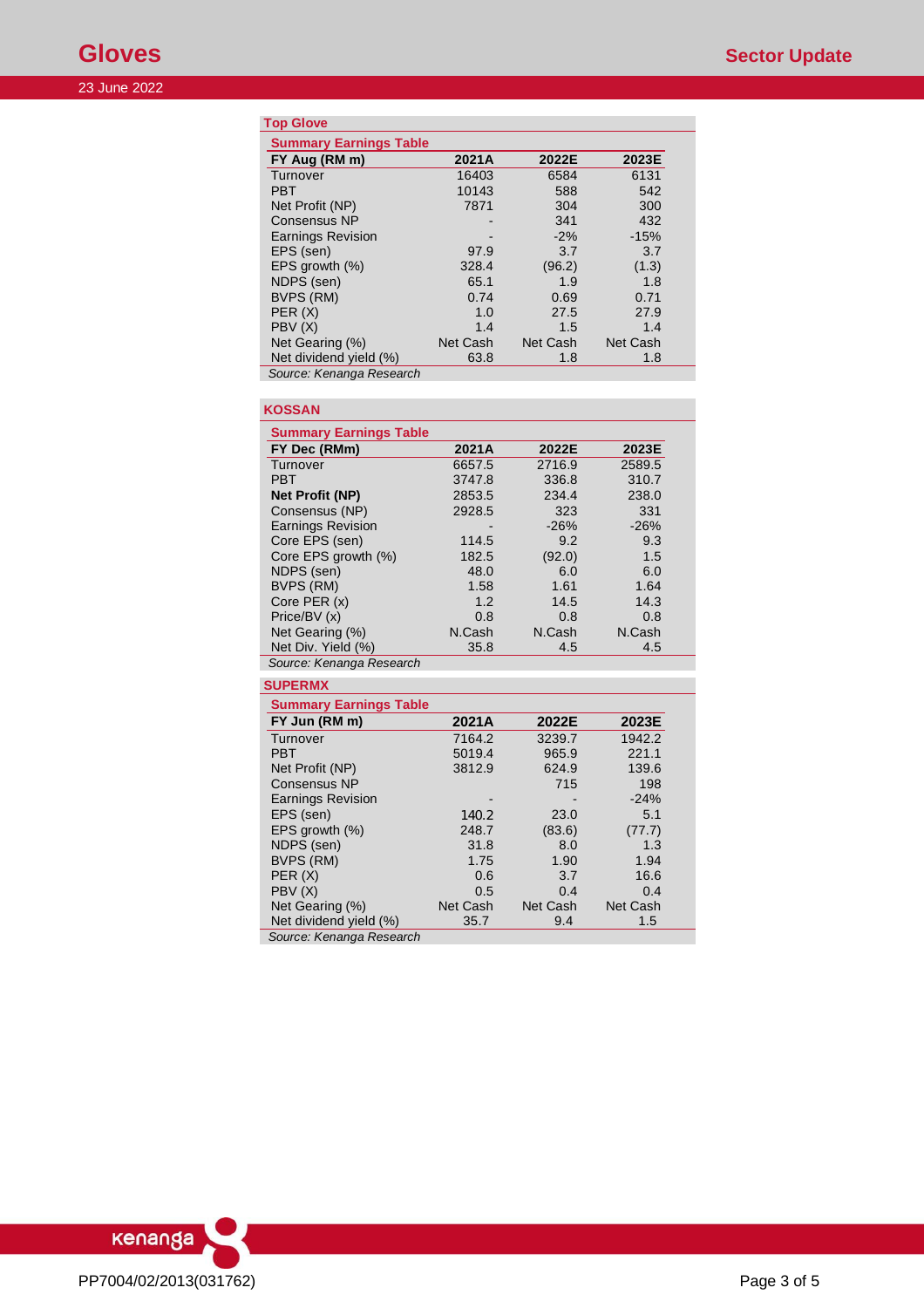| <b>Peer Comparison</b>                  |                  |                      |                  |                |               |                                                                                              |               |                 |       |                   |                                                              |       |                 |               |               |       |           |
|-----------------------------------------|------------------|----------------------|------------------|----------------|---------------|----------------------------------------------------------------------------------------------|---------------|-----------------|-------|-------------------|--------------------------------------------------------------|-------|-----------------|---------------|---------------|-------|-----------|
| <b>Name</b>                             | <b>Price(RM)</b> | <b>Market</b><br>Cap | <b>Shariah</b>   | <b>Current</b> |               | <b>Core Earnings</b><br><b>Revenue</b><br>PER (x) - Core Earnings<br>Growth<br><b>Growth</b> |               | PBV(x)          |       | <b>ROE</b><br>(%) | <b>Net</b><br><b>DivYld</b><br>Target<br>(%)<br><b>Price</b> |       | Rating          |               |               |       |           |
|                                         |                  | (RM'm)               | <b>Compliant</b> | <b>FYE</b>     | 1-Yr.<br>Fwd. | $2-Yr$<br>Fwd.                                                                               | 1-Yr.<br>Fwd. | $2-Yr.$<br>Fwd. | Hist. | $1-Yr.$<br>Fwd.   | $2-Yr$ .<br>Fwd.                                             | Hist. | $1-Yr.$<br>Fwd. | 1-Yr.<br>Fwd. | 1-Yr.<br>Fwd. | (RM)  |           |
|                                         |                  |                      |                  |                |               |                                                                                              |               |                 |       |                   |                                                              |       |                 |               |               |       |           |
| <b>GLOVES</b><br>HARTALEGA HOLDINGS BHD | 2.71             | 9,214                |                  | 03/2023        | $-55%$        | $-3%$                                                                                        | $-89%$        | 8%              | 2.8   | 25.1              | 23.2                                                         | 1.8   | 1.7             | 7.1%          | 2.2%          | 2.90  | <b>MP</b> |
| KOSSAN RUBBER INDUSTRIES                | 1.33             | 3,402                |                  | 12/2022        | $-59%$        | $-5%$                                                                                        | $-92%$        | 2%              | 1.2   | 14.5              | 14.3                                                         | 0.8   | 0.8             | 5.8%          | 4.5%          | 1.20  | UP        |
| SUPERMX CORP BHD                        | 0.850            | 2,313                |                  | 06/2022        | $-55%$        | $-40%$                                                                                       | $-84%$        | $-78%$          | 0.6   | 3.7               | 16.6                                                         | 0.5   | 0.4             | $12.6\%$      | 9.4%          | 0.650 | UP        |
| TOP GLOVE CORP BHD                      | 1.01             | 8,282                |                  | 08/2022        | $-60%$        | $-7%$                                                                                        | $-96%$        | $-1%$           | 1.1   | 27.3              | 27.6                                                         | 1.4   | 1.5             | 5.2%          | 1.9%          | 0.800 | UP        |

*Source: Bloomberg, Kenanga Research*

*The rest of the page is intentionally left blank*